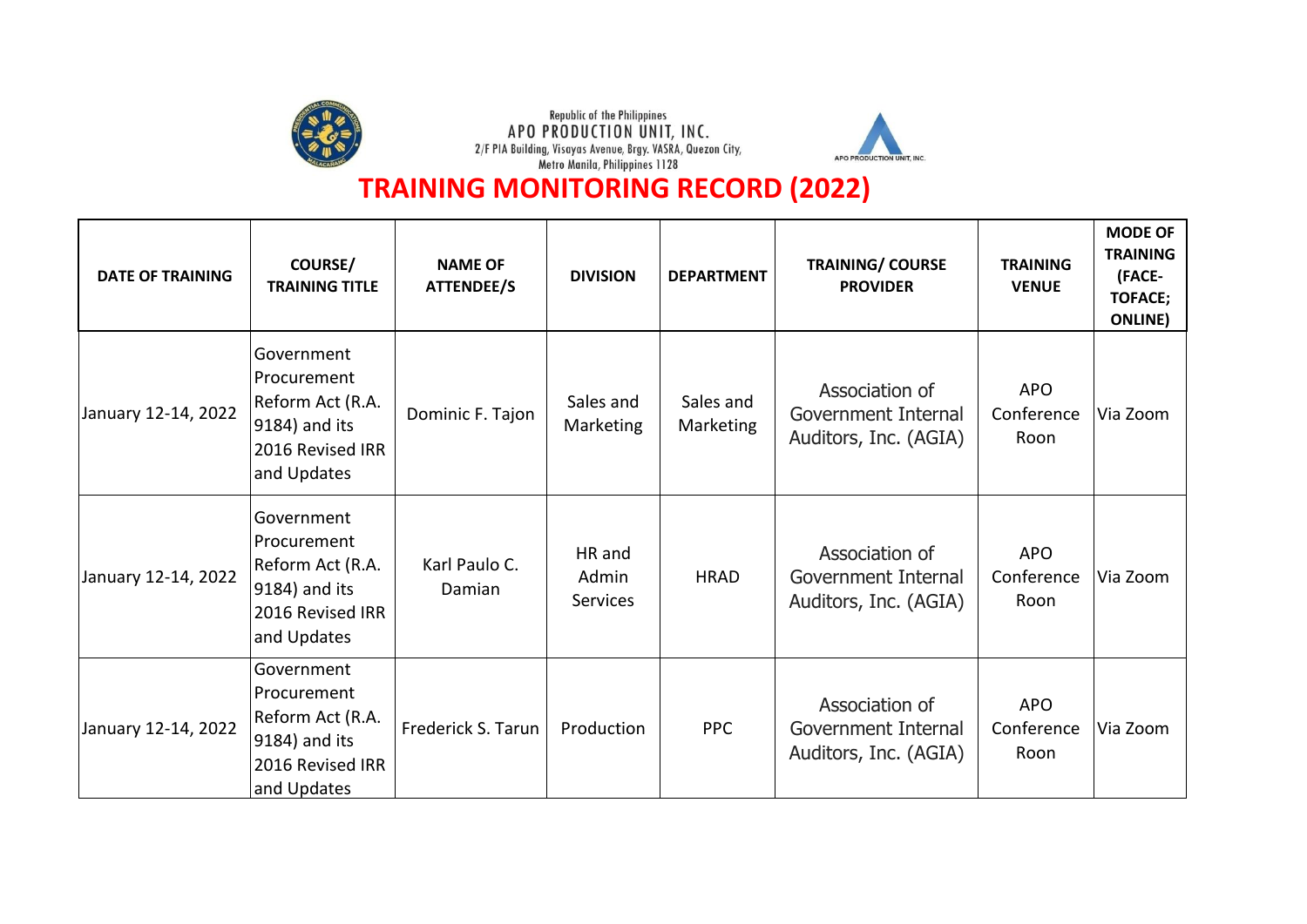





| <b>DATE OF TRAINING</b> | <b>COURSE/</b><br><b>TRAINING TITLE</b>                                                                | <b>NAME OF</b><br><b>ATTENDEE/S</b> | <b>DIVISION</b> | <b>DEPARTMENT</b>                | <b>TRAINING/ COURSE</b><br><b>PROVIDER</b>                     | <b>TRAINING</b><br><b>VENUE</b>  | <b>MODE OF</b><br><b>TRAINING</b><br>(FACE-<br><b>TOFACE;</b><br><b>ONLINE</b> ) |
|-------------------------|--------------------------------------------------------------------------------------------------------|-------------------------------------|-----------------|----------------------------------|----------------------------------------------------------------|----------------------------------|----------------------------------------------------------------------------------|
| January 12-14, 2022     | Government<br>Procurement<br>Reform Act (R.A.<br>9184) and its<br>2016 Revised IRR<br>and Updates      | Josefina L. Omol                    | Finance         | <b>Billing and</b><br>Collection | Association of<br>Government Internal<br>Auditors, Inc. (AGIA) | <b>APO</b><br>Conference<br>Roon | Via Zoom                                                                         |
| January 12-14, 2022     | Government<br>Procurement<br>Reform Act (R.A.<br>$ 9184)$ and its<br>2016 Revised IRR<br>and Updates   | Michael D.<br>Santiago              | Production      | Pre-Press                        | Association of<br>Government Internal<br>Auditors, Inc. (AGIA) | <b>APO</b><br>Conference<br>Roon | Via Zoom                                                                         |
| January 12-14, 2022     | Government<br> Procurement <br>Reform Act (R.A.<br>$ 9184)$ and its<br>2016 Revised IRR<br>and Updates | Joselito E. Rabulan                 | Production      | Press                            | Association of<br>Government Internal<br>Auditors, Inc. (AGIA) | <b>APO</b><br>Conference<br>Roon | Via Zoom                                                                         |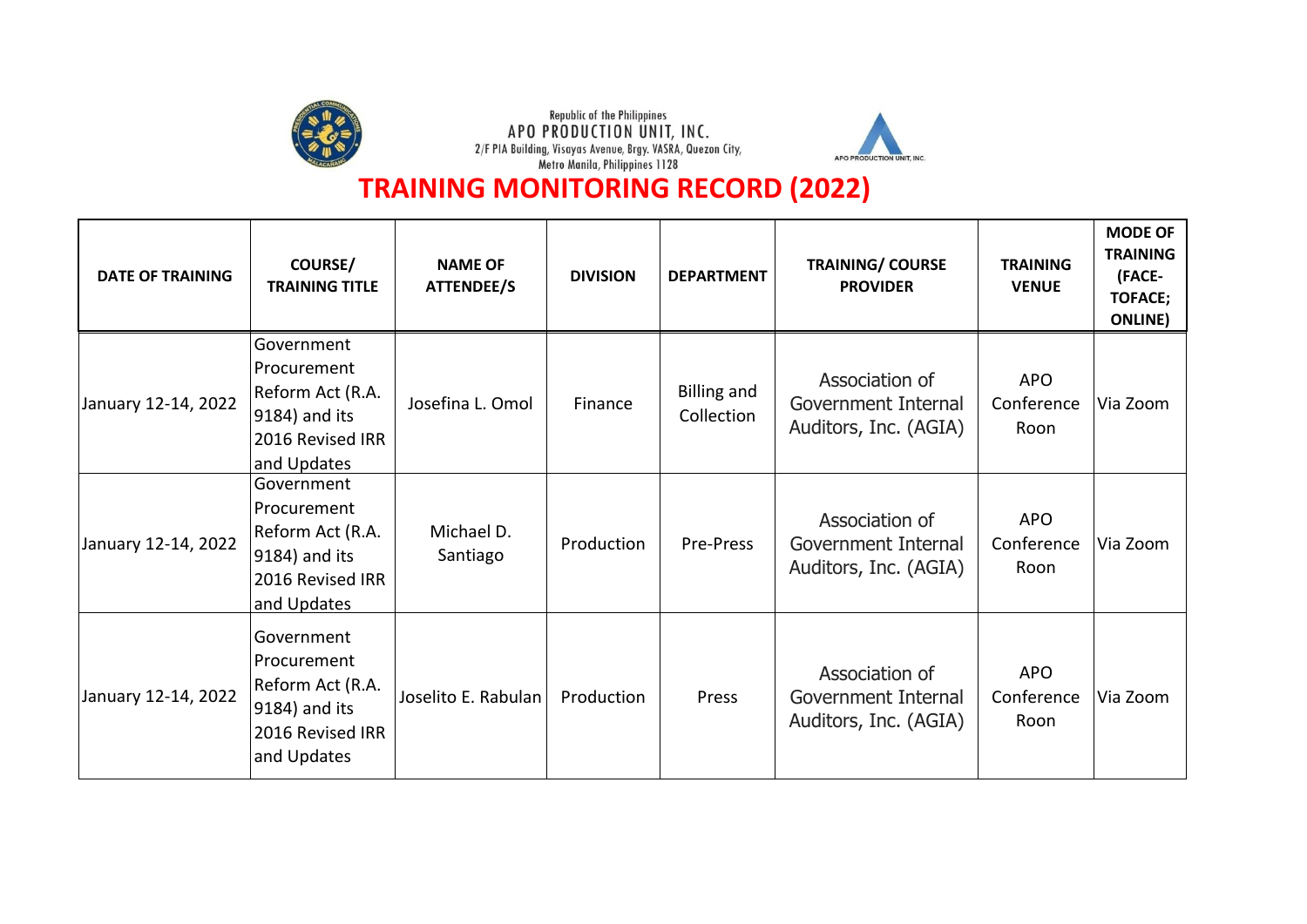





| <b>DATE OF TRAINING</b> | <b>COURSE/</b><br><b>TRAINING TITLE</b>                                                              | <b>NAME OF</b><br><b>ATTENDEE/S</b> | <b>DIVISION</b>     | <b>DEPARTMENT</b> | <b>TRAINING/ COURSE</b><br><b>PROVIDER</b>                     | <b>TRAINING</b><br><b>VENUE</b>  | <b>MODE OF</b><br><b>TRAINING</b><br>(FACE-<br><b>TOFACE;</b><br><b>ONLINE</b> ) |
|-------------------------|------------------------------------------------------------------------------------------------------|-------------------------------------|---------------------|-------------------|----------------------------------------------------------------|----------------------------------|----------------------------------------------------------------------------------|
| January 12-14, 2022     | Government<br>Procurement<br>Reform Act (R.A.<br>$ 9184)$ and its<br>2016 Revised IRR<br>and Updates | Merla D. Escobar                    | <b>Supply Chain</b> | Purchasing        | Association of<br>Government Internal<br>Auditors, Inc. (AGIA) | <b>APO</b><br>Conference<br>Roon | Via Zoom                                                                         |
| January 12-14, 2022     | Government<br> Procurement<br>Reform Act (R.A.<br>9184) and its<br>2016 Revised IRR<br>and Updates   | Ana Marie Oliva                     | Finance             | Accounting        | Association of<br>Government Internal<br>Auditors, Inc. (AGIA) | <b>APO</b><br>Conference<br>Roon | Via Zoom                                                                         |
| January 12-14, 2022     | Government<br> Procurement<br>Reform Act (R.A.<br>9184) and its<br>2016 Revised IRR<br>and Updates   | Jolly Ann S. Bay                    | Production          | <b>PPC</b>        | Association of<br>Government Internal<br>Auditors, Inc. (AGIA) | <b>APO</b><br>Conference<br>Roon | Via Zoom                                                                         |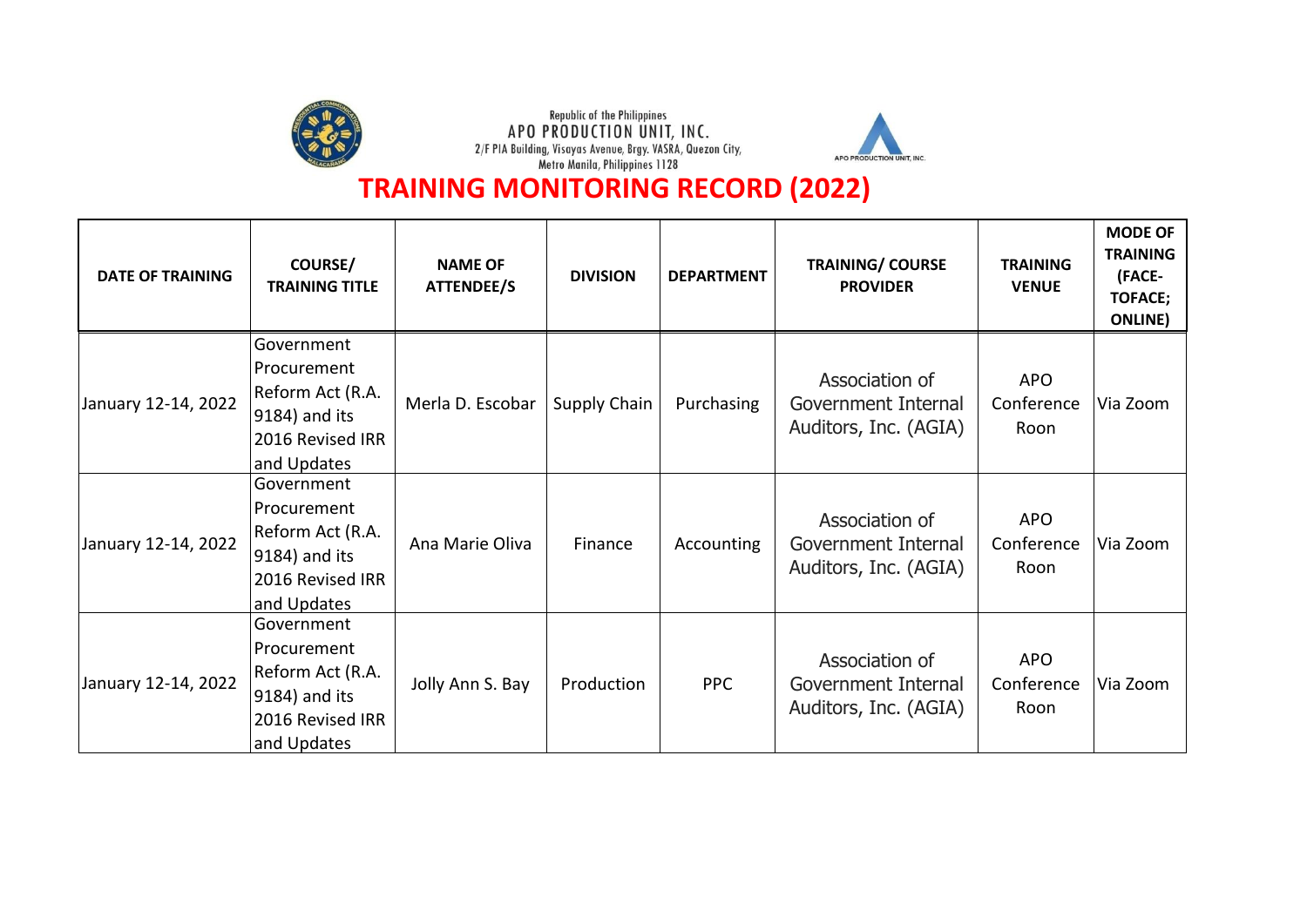





| <b>DATE OF TRAINING</b> | <b>COURSE/</b><br><b>TRAINING TITLE</b>                                                              | <b>NAME OF</b><br><b>ATTENDEE/S</b> | <b>DIVISION</b>                    | <b>DEPARTMENT</b>           | <b>TRAINING/ COURSE</b><br><b>PROVIDER</b>                     | <b>TRAINING</b><br><b>VENUE</b>  | <b>MODE OF</b><br><b>TRAINING</b><br>(FACE-<br><b>TOFACE;</b><br><b>ONLINE</b> ) |
|-------------------------|------------------------------------------------------------------------------------------------------|-------------------------------------|------------------------------------|-----------------------------|----------------------------------------------------------------|----------------------------------|----------------------------------------------------------------------------------|
| January 12-14, 2022     | Government<br>Procurement<br>Reform Act (R.A.<br>$ 9184)$ and its<br>2016 Revised IRR<br>and Updates | Ma. Theresa S.<br>Ronquillo         | HR and<br>Admin<br><b>Services</b> | <b>HRAD</b>                 | Association of<br>Government Internal<br>Auditors, Inc. (AGIA) | <b>APO</b><br>Conference<br>Roon | Via Zoom                                                                         |
| January 12-14, 2022     | Government<br>Procurement<br>Reform Act (R.A.<br>9184) and its<br>2016 Revised IRR<br>and Updates    | Carla P. Abobo                      | Sales and<br>Marketing             | <b>Sales</b>                | Association of<br>Government Internal<br>Auditors, Inc. (AGIA) | <b>APO</b><br>Conference<br>Roon | Via Zoom                                                                         |
| January 12-14, 2022     | Government<br> Procurement<br> Reform Act (R.A.<br>9184) and its<br>2016 Revised IRR<br>and Updates  | Angelyn<br>Panganiban               | Supply Chain                       | <b>Materials</b><br>Control | Association of<br>Government Internal<br>Auditors, Inc. (AGIA) | <b>APO</b><br>Conference<br>Roon | Via Zoom                                                                         |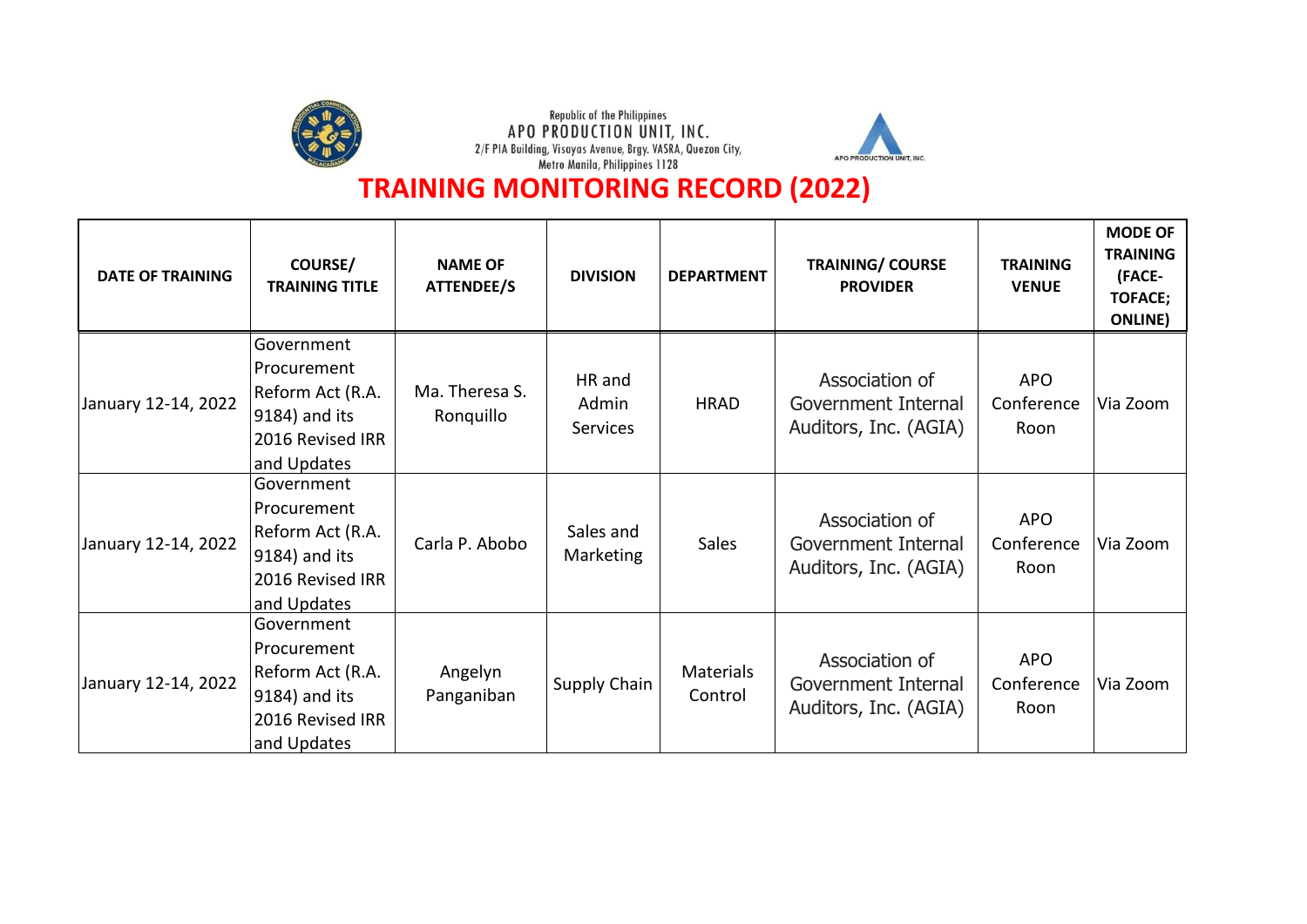





| <b>DATE OF TRAINING</b> | <b>COURSE/</b><br><b>TRAINING TITLE</b>                                                           | <b>NAME OF</b><br><b>ATTENDEE/S</b> | <b>DIVISION</b> | <b>DEPARTMENT</b>      | <b>TRAINING/ COURSE</b><br><b>PROVIDER</b>                     | <b>TRAINING</b><br><b>VENUE</b>  | <b>MODE OF</b><br><b>TRAINING</b><br>(FACE-<br><b>TOFACE;</b><br><b>ONLINE</b> ) |
|-------------------------|---------------------------------------------------------------------------------------------------|-------------------------------------|-----------------|------------------------|----------------------------------------------------------------|----------------------------------|----------------------------------------------------------------------------------|
| January 12-14, 2022     | Government<br>Procurement<br>Reform Act (R.A.<br>9184) and its<br>2016 Revised IRR<br>and Updates | Ednalyn S. Cortez                   | Supply Chain    | Purchasing             | Association of<br>Government Internal<br>Auditors, Inc. (AGIA) | <b>APO</b><br>Conference<br>Roon | Via Zoom                                                                         |
| January 12-14, 2022     | Government<br>Procurement<br>Reform Act (R.A.<br>9184) and its<br>2016 Revised IRR<br>and Updates | John Paulo F.<br>Quijano            | <b>MIS</b>      | $\mathsf{I}\mathsf{T}$ | Association of<br>Government Internal<br>Auditors, Inc. (AGIA) | <b>APO</b><br>Conference<br>Roon | Via Zoom                                                                         |
| January 12-14, 2022     | Government<br>Procurement<br>Reform Act (R.A.<br>9184) and its<br>2016 Revised IRR<br>and Updates | Lea Ann M.<br>Gamban                | Executive       | <b>BAC</b>             | Association of<br>Government Internal<br>Auditors, Inc. (AGIA) | <b>APO</b><br>Conference<br>Roon | Via Zoom                                                                         |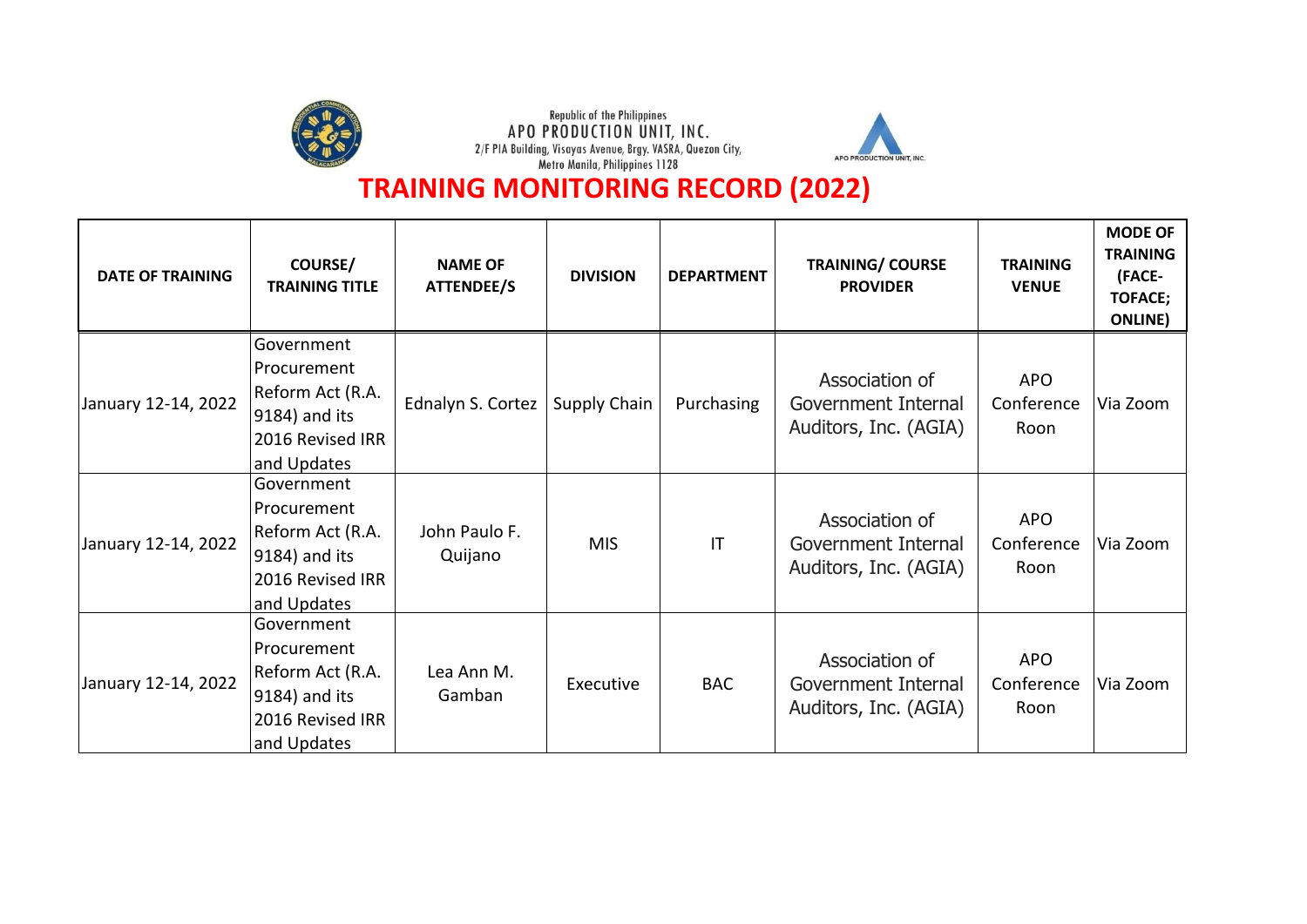





| <b>DATE OF TRAINING</b> | <b>COURSE/</b><br><b>TRAINING TITLE</b>                                                              | <b>NAME OF</b><br><b>ATTENDEE/S</b> | <b>DIVISION</b> | <b>DEPARTMENT</b> | <b>TRAINING/ COURSE</b><br><b>PROVIDER</b>                     | <b>TRAINING</b><br><b>VENUE</b>  | <b>MODE OF</b><br><b>TRAINING</b><br>(FACE-<br><b>TOFACE;</b><br><b>ONLINE</b> ) |
|-------------------------|------------------------------------------------------------------------------------------------------|-------------------------------------|-----------------|-------------------|----------------------------------------------------------------|----------------------------------|----------------------------------------------------------------------------------|
| January 12-14, 2022     | Government<br>Procurement<br>Reform Act (R.A.<br>$ 9184)$ and its<br>2016 Revised IRR<br>and Updates | Michelle B.<br>Martinez             | Executive       | <b>BAC</b>        | Association of<br>Government Internal<br>Auditors, Inc. (AGIA) | <b>APO</b><br>Conference<br>Roon | Via Zoom                                                                         |
| January 12-14, 2022     | Government<br>Procurement<br>Reform Act (R.A.<br>9184) and its<br>2016 Revised IRR<br>and Updates    | RP P. Delos Reyes                   | Executive       | <b>BAC</b>        | Association of<br>Government Internal<br>Auditors, Inc. (AGIA) | <b>APO</b><br>Conference<br>Roon | Via Zoom                                                                         |
| January 12-14, 2022     | Government<br> Procurement <br>Reform Act (R.A.<br>9184) and its<br>2016 Revised IRR<br>and Updates  | Mylah P. Domingo                    | Executive       | <b>BAC</b>        | Association of<br>Government Internal<br>Auditors, Inc. (AGIA) | <b>APO</b><br>Conference<br>Roon | Via Zoom                                                                         |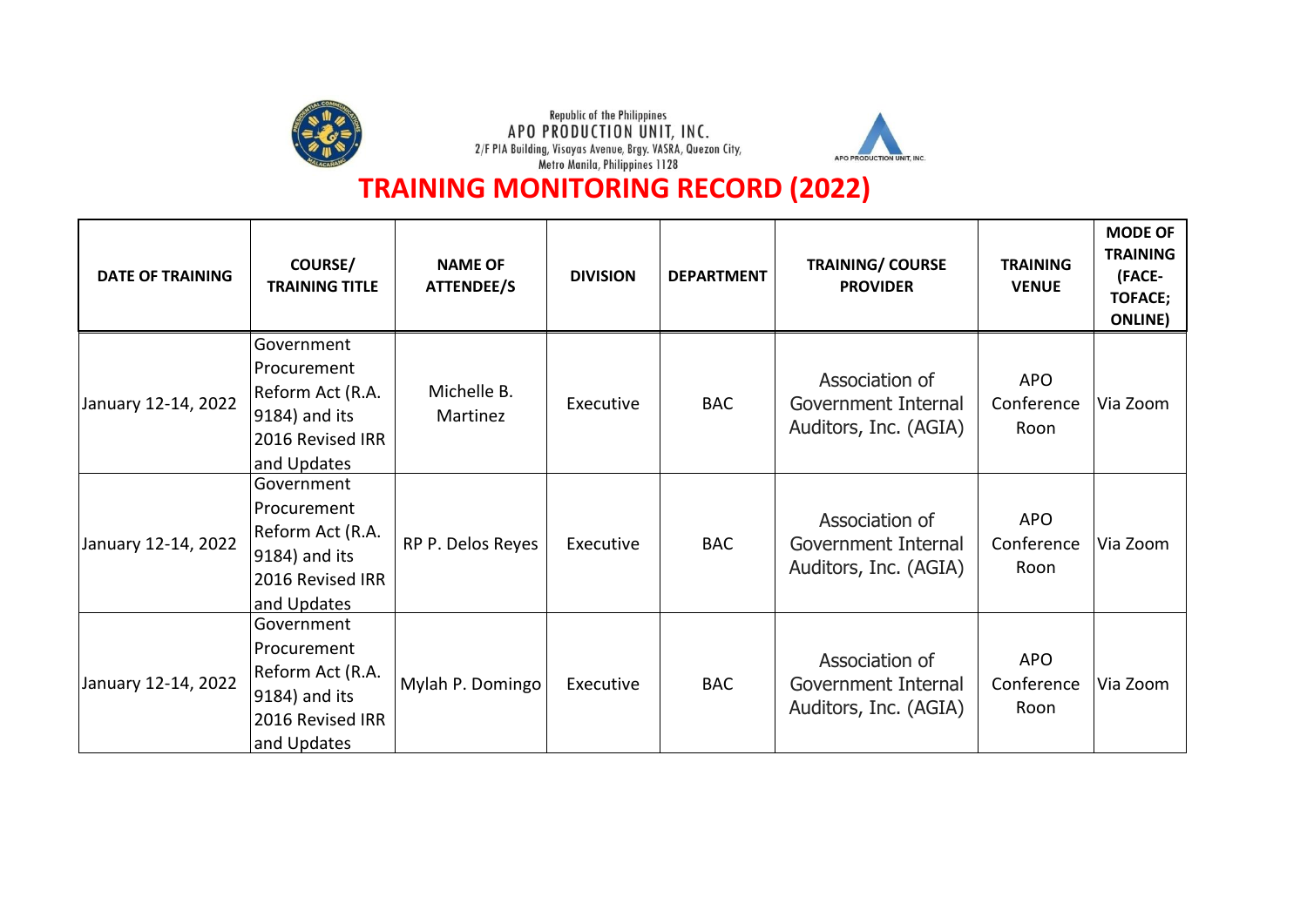





| <b>DATE OF TRAINING</b> | <b>COURSE/</b><br><b>TRAINING TITLE</b>                                                           | <b>NAME OF</b><br>ATTENDEE/S | <b>DIVISION</b> | <b>DEPARTMENT</b> | <b>TRAINING/ COURSE</b><br><b>PROVIDER</b>                     | <b>TRAINING</b><br><b>VENUE</b>  | <b>MODE OF</b><br><b>TRAINING</b><br>(FACE-<br><b>TOFACE;</b><br><b>ONLINE</b> ) |
|-------------------------|---------------------------------------------------------------------------------------------------|------------------------------|-----------------|-------------------|----------------------------------------------------------------|----------------------------------|----------------------------------------------------------------------------------|
| January 12-14, 2022     | Government<br>Procurement<br>Reform Act (R.A.<br>9184) and its<br>2016 Revised IRR<br>and Updates | Niña Angelica A.<br>Alinea   | Executive       | <b>BAC</b>        | Association of<br>Government Internal<br>Auditors, Inc. (AGIA) | <b>APO</b><br>Conference<br>Roon | Via Zoom                                                                         |
| January 12-14, 2022     | Government<br>Procurement<br>Reform Act (R.A.<br>9184) and its<br>2016 Revised IRR<br>and Updates | Renel P. Pomar               | Executive       | <b>BAC</b>        | Association of<br>Government Internal<br>Auditors, Inc. (AGIA) | <b>APO</b><br>Conference<br>Roon | Via Zoom                                                                         |
| January 12-14, 2022     | Government<br>Procurement<br>Reform Act (R.A.<br>9184) and its<br>2016 Revised IRR<br>and Updates | Jazel Micah G.<br>Maguate    | Executive       | <b>BAC</b>        | Association of<br>Government Internal<br>Auditors, Inc. (AGIA) | <b>APO</b><br>Conference<br>Roon | Via Zoom                                                                         |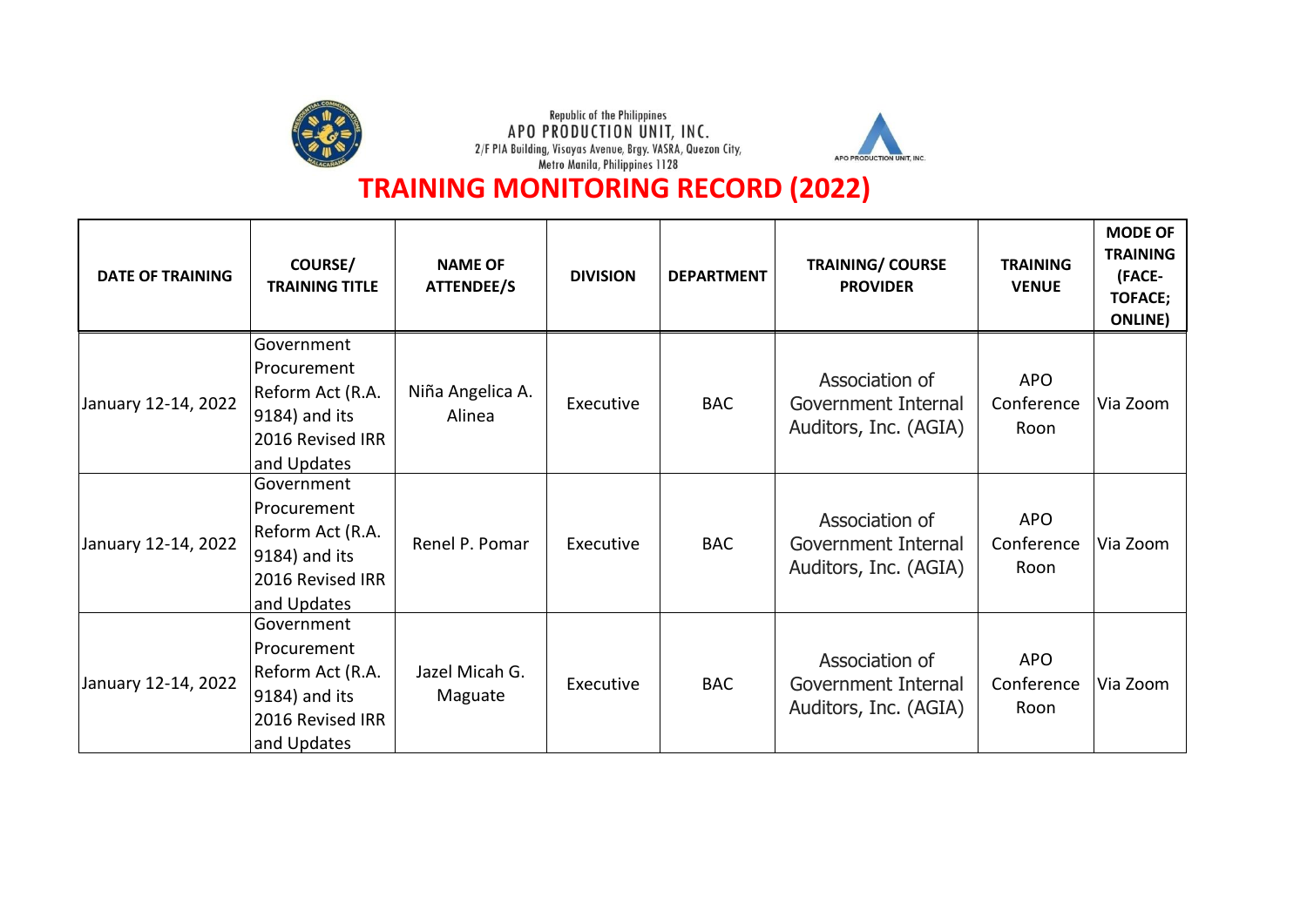





| <b>DATE OF TRAINING</b> | <b>COURSE/</b><br><b>TRAINING TITLE</b>                                                           | <b>NAME OF</b><br><b>ATTENDEE/S</b> | <b>DIVISION</b>     | <b>DEPARTMENT</b> | <b>TRAINING/ COURSE</b><br><b>PROVIDER</b>                     | <b>TRAINING</b><br><b>VENUE</b>  | <b>MODE OF</b><br><b>TRAINING</b><br>(FACE-<br><b>TOFACE;</b><br><b>ONLINE</b> ) |
|-------------------------|---------------------------------------------------------------------------------------------------|-------------------------------------|---------------------|-------------------|----------------------------------------------------------------|----------------------------------|----------------------------------------------------------------------------------|
| January 12-14, 2022     | Government<br>Procurement<br>Reform Act (R.A.<br>9184) and its<br>2016 Revised IRR<br>and Updates | Erlinda E. Diaz                     | Finance             | Treasury          | Association of<br>Government Internal<br>Auditors, Inc. (AGIA) | <b>APO</b><br>Conference<br>Roon | Via Zoom                                                                         |
| January 12-14, 2022     | Government<br>Procurement<br>Reform Act (R.A.<br>9184) and its<br>2016 Revised IRR<br>and Updates | Joy M. Principe                     | Supply Chain        | Purchasing        | Association of<br>Government Internal<br>Auditors, Inc. (AGIA) | <b>APO</b><br>Conference<br>Roon | Via Zoom                                                                         |
| January 19-23, 2022     | Virtual<br>Assistant/Social<br><b>Media Marketing</b>                                             | Ednalyn S. Cortez                   | <b>Supply Chain</b> | Purchasing        | <b>Virtual Assistant</b><br><b>Training Philippines</b>        | Virtual                          | Via Zoom                                                                         |
| February 16-18, 2022    | <b>Basic Accounting</b><br>and Internal<br>Control for Non-<br>Accountants                        | Anunciacion G.<br>Reyes             | Finance             | Accounting        | Association of<br>Government Internal<br>Auditors, Inc. (AGIA) | APO Office                       | Via Zoom                                                                         |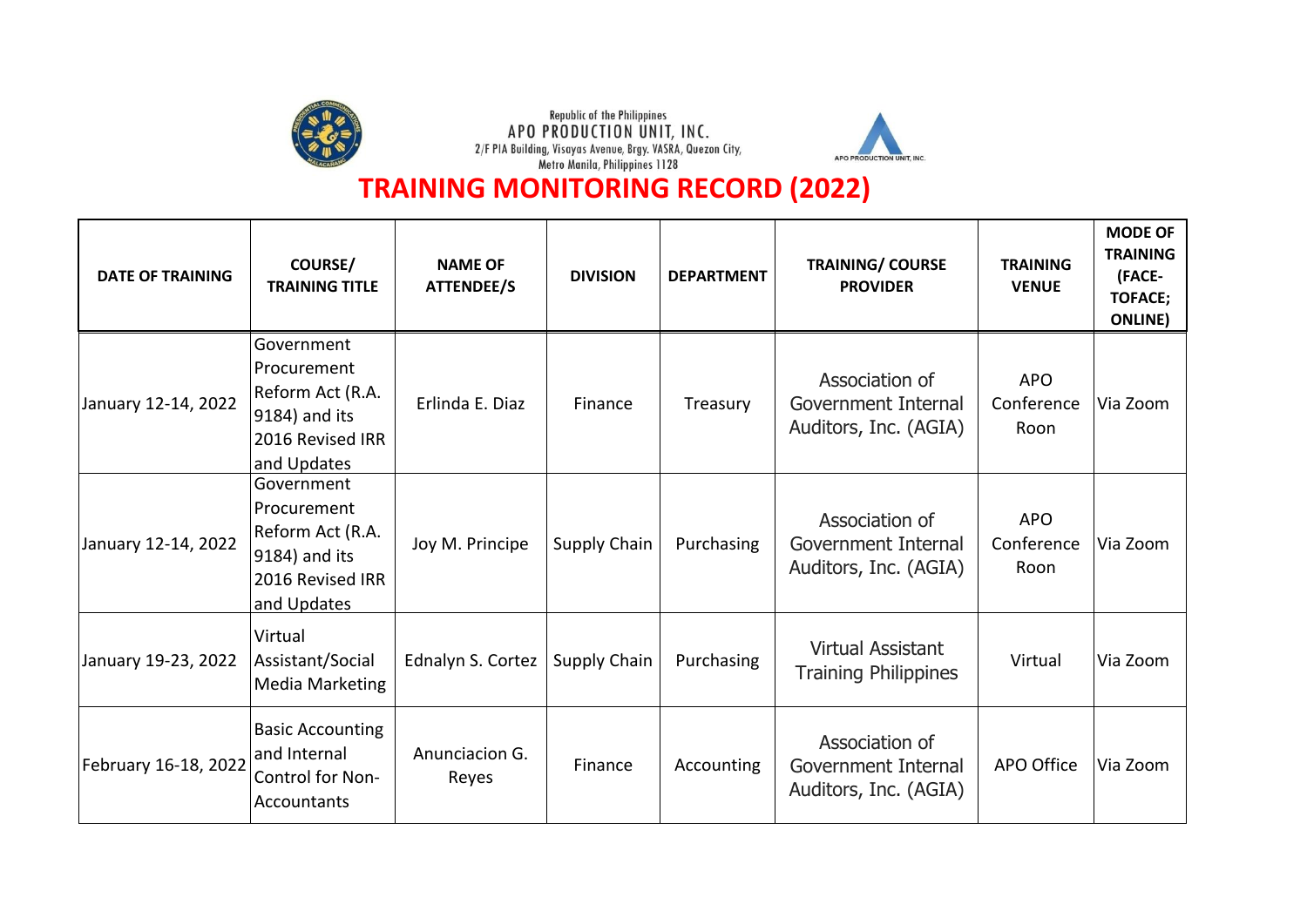





| <b>DATE OF TRAINING</b> | COURSE/<br><b>TRAINING TITLE</b>                                                           | <b>NAME OF</b><br><b>ATTENDEE/S</b>    | <b>DIVISION</b> | <b>DEPARTMENT</b> | <b>TRAINING/ COURSE</b><br><b>PROVIDER</b>                     | <b>TRAINING</b><br><b>VENUE</b> | <b>MODE OF</b><br><b>TRAINING</b><br>(FACE-<br><b>TOFACE;</b><br><b>ONLINE</b> ) |
|-------------------------|--------------------------------------------------------------------------------------------|----------------------------------------|-----------------|-------------------|----------------------------------------------------------------|---------------------------------|----------------------------------------------------------------------------------|
| February 16-18, 2022    | <b>Basic Accounting</b><br>and Internal<br>Control for Non-<br>Accountants                 | Ma. Regina S.<br>Najito                | Finance         | Accounting        | Association of<br>Government Internal<br>Auditors, Inc. (AGIA) | APO Office                      | Via Zoom                                                                         |
| February 16-18, 2022    | <b>Basic Accounting</b><br>and Internal<br>Control for Non-<br>Accountants                 | Marjorie Tappa<br>Adduru               | Finance         | Accounting        | Association of<br>Government Internal<br>Auditors, Inc. (AGIA) | APO Office                      | Via Zoom                                                                         |
| February 16-18, 2022    | <b>Basic Accounting</b><br>and Internal<br>Control for Non-<br>Accountants                 | Cherlyncel Mikee-<br>Ella M. Lizarondo | Finance         | Accounting        | Association of<br>Government Internal<br>Auditors, Inc. (AGIA) | APO Office                      | Via Zoom                                                                         |
| February 24, 2022       | ISO 9001:2015<br>Quality<br>Management<br>System<br>Requirements<br><b>Training Course</b> | Lady Ann L.<br>Lorzano                 | Executive       | <b>PMSC</b>       | <b>BSI Training Academy</b>                                    | APO Office                      | Via Zoom                                                                         |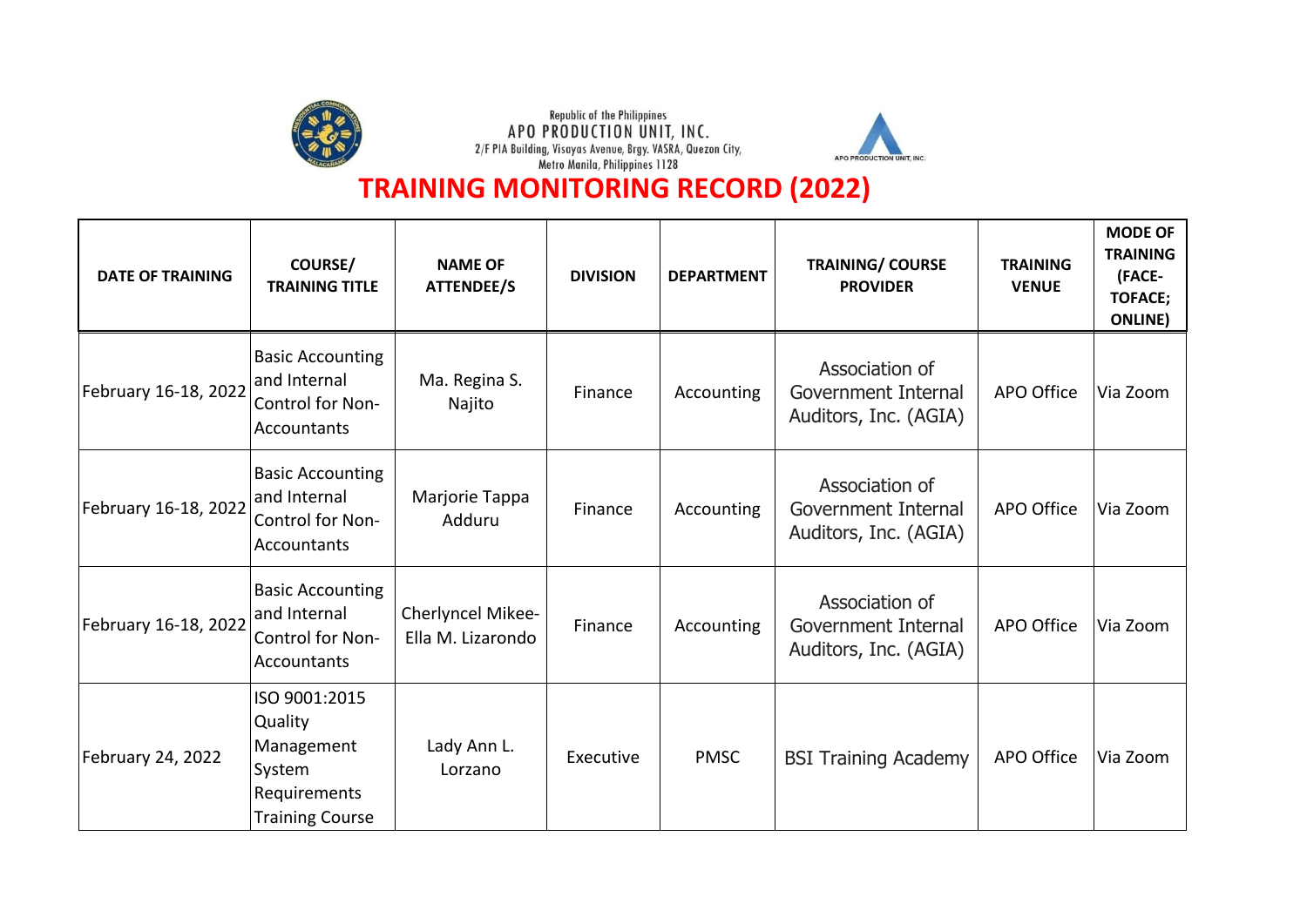





| <b>DATE OF TRAINING</b> | <b>COURSE/</b><br><b>TRAINING TITLE</b>                                                    | <b>NAME OF</b><br>ATTENDEE/S | <b>DIVISION</b> | <b>DEPARTMENT</b> | <b>TRAINING/ COURSE</b><br><b>PROVIDER</b> | <b>TRAINING</b><br><b>VENUE</b> | <b>MODE OF</b><br><b>TRAINING</b><br>(FACE-<br><b>TOFACE;</b><br><b>ONLINE</b> ) |
|-------------------------|--------------------------------------------------------------------------------------------|------------------------------|-----------------|-------------------|--------------------------------------------|---------------------------------|----------------------------------------------------------------------------------|
| February 24, 2022       | ISO 9001:2015<br>Quality<br>Management<br>System<br>Requirements<br><b>Training Course</b> | Karla Zandra P.<br>Cepres    | Executive       | <b>PMSC</b>       | <b>BSI Training Academy</b>                | APO Office                      | Via Zoom                                                                         |
| February 24, 2022       | ISO 9001:2015<br>Quality<br>Management<br>System<br>Requirements<br><b>Training Course</b> | Ezekiel A. Alinea            | Executive       | <b>PMSC</b>       | <b>BSI Training Academy</b>                | APO Office                      | Via Zoom                                                                         |
| February 24, 2022       | ISO 9001:2015<br>Quality<br>Management<br>System<br>Requirements<br><b>Training Course</b> | Louichris B.<br>Ramirez      | Executive       | <b>PMSC</b>       | <b>BSI Training Academy</b>                | APO Office                      | Via Zoom                                                                         |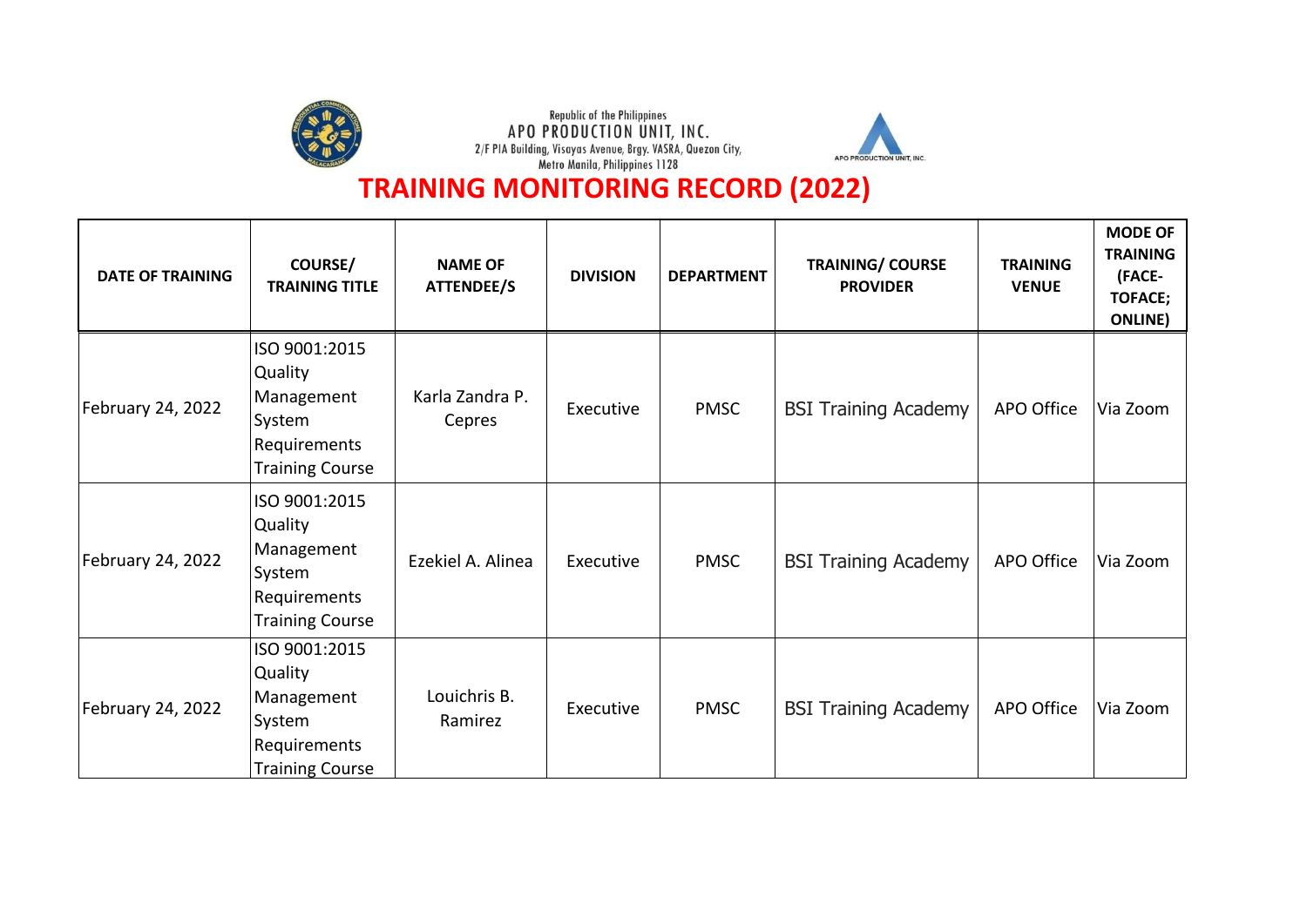





| <b>DATE OF TRAINING</b> | COURSE/<br><b>TRAINING TITLE</b>                                                           | <b>NAME OF</b><br><b>ATTENDEE/S</b> | <b>DIVISION</b> | <b>DEPARTMENT</b> | <b>TRAINING/ COURSE</b><br><b>PROVIDER</b>                     | <b>TRAINING</b><br><b>VENUE</b> | <b>MODE OF</b><br><b>TRAINING</b><br>(FACE-<br><b>TOFACE;</b><br><b>ONLINE</b> ) |
|-------------------------|--------------------------------------------------------------------------------------------|-------------------------------------|-----------------|-------------------|----------------------------------------------------------------|---------------------------------|----------------------------------------------------------------------------------|
| February 24, 2022       | ISO 9001:2015<br>Quality<br>Management<br>System<br>Requirements<br><b>Training Course</b> | Ernesto A. Pilapil,<br>Jr.          | Executive       | <b>PMSC</b>       | <b>BSI Training Academy</b>                                    | APO Office                      | Via Zoom                                                                         |
| February 24, 2022       | ISO 9001:2015<br>Quality<br>Management<br>System<br>Requirements<br><b>Training Course</b> | Roy Jess D.<br>Abuyen               | Executive       | <b>PMSC</b>       | <b>BSI Training Academy</b>                                    | APO Office                      | Via Zoom                                                                         |
| March 1-4, 2022         | Updates on Tax<br>Rules and<br>Regulations                                                 | Ana Marie B. Oliva                  | Finance         | Accounting        | Association of<br>Government Internal<br>Auditors, Inc. (AGIA) | APO Office                      | Via Zoom                                                                         |
| March 1-4, 2022         | Updates on Tax<br>Rules and<br>Regulations                                                 | Dolores A.<br>Zacarias              | Finance         | Accounting        | Association of<br>Government Internal<br>Auditors, Inc. (AGIA) | APO Office                      | Via Zoom                                                                         |
| March 1-4, 2022         | Updates on Tax<br>Rules and<br>Regulations                                                 | Solita S. Paton-Og                  | Finance         | Accounting        | Association of<br>Government Internal<br>Auditors, Inc. (AGIA) | APO Office                      | Via Zoom                                                                         |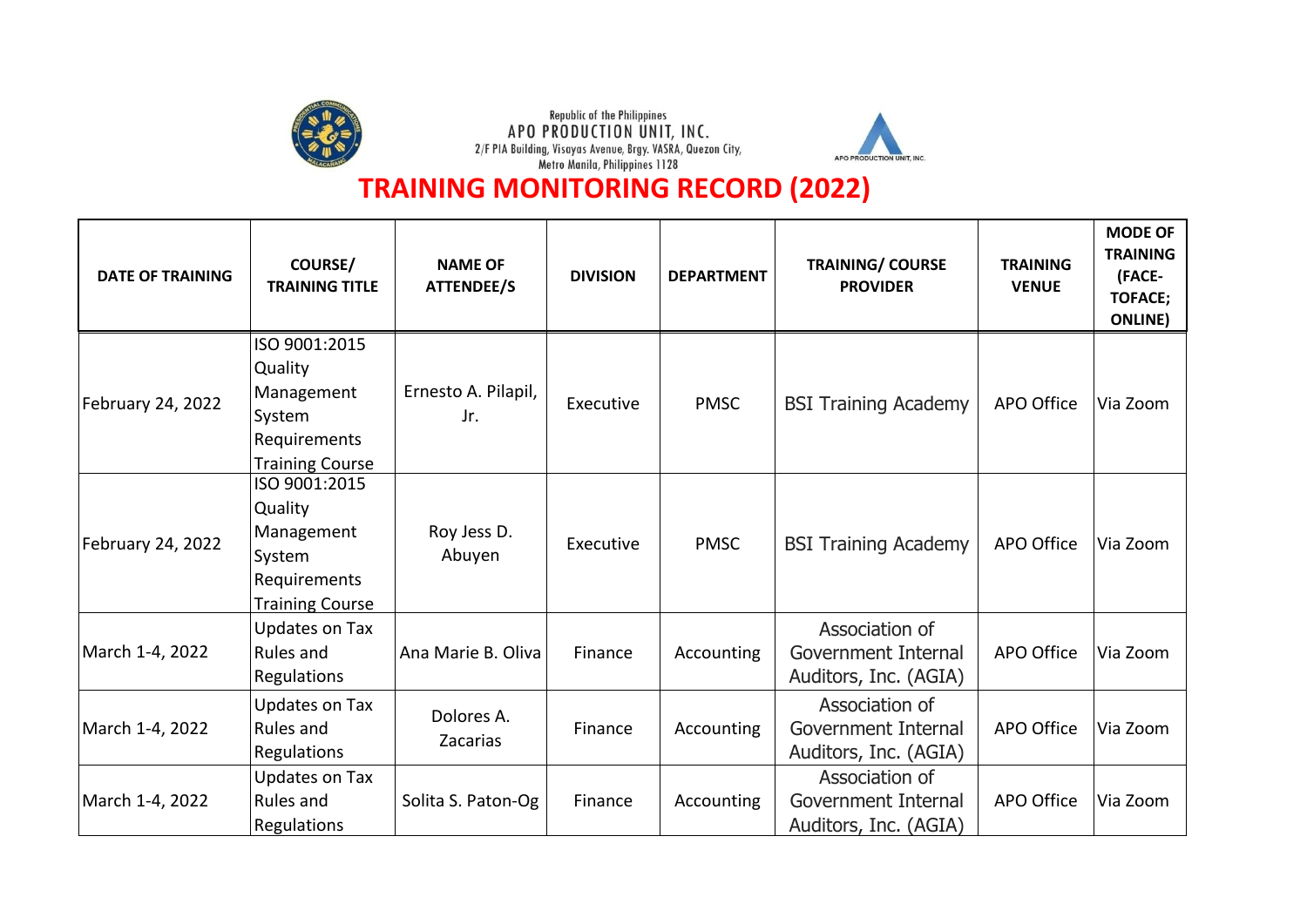





| <b>DATE OF TRAINING</b> | <b>COURSE/</b><br><b>TRAINING TITLE</b>     | <b>NAME OF</b><br><b>ATTENDEE/S</b> | <b>DIVISION</b>                    | <b>DEPARTMENT</b>                | <b>TRAINING/ COURSE</b><br><b>PROVIDER</b>              | <b>TRAINING</b><br><b>VENUE</b> | <b>MODE OF</b><br><b>TRAINING</b><br>(FACE-<br><b>TOFACE;</b><br><b>ONLINE</b> ) |
|-------------------------|---------------------------------------------|-------------------------------------|------------------------------------|----------------------------------|---------------------------------------------------------|---------------------------------|----------------------------------------------------------------------------------|
| March 9, 2022           | <b>Accounts</b><br>Receivable<br>Management | Josefina L. Omol                    | Finance                            | <b>Billing and</b><br>Collection | BusinessCoach, Inc.<br><b>Quality Business Training</b> | APO Office                      | Via Zoom                                                                         |
| March 9, 2022           | <b>Accounts</b><br>Receivable<br>Management | Margilly L.<br>Alcantara            | Finance                            | <b>Billing and</b><br>Collection | BusinessCoach, Inc.<br><b>Quality Business Training</b> | APO Office                      | Via Zoom                                                                         |
| March 9, 2022           | <b>Accounts</b><br>Receivable<br>Management | Shania Grace B.<br>Alag             | Finance                            | <b>Billing and</b><br>Collection | BusinessCoach, Inc.<br><b>Quality Business Training</b> | APO Office                      | Via Zoom                                                                         |
| March 9, 2022           | <b>Accounts</b><br>Receivable<br>Management | Ariane R. Beltran                   | Finance                            | <b>Billing and</b><br>Collection | BusinessCoach, Inc.<br><b>Quality Business Training</b> | <b>APO Office</b>               | Via Zoom                                                                         |
| March 9, 2022           | <b>Accounts</b><br>Receivable<br>Management | Jhonilio G.<br>Sanchez              | Finance                            | <b>Billing and</b><br>Collection | BusinessCoach, Inc.<br><b>Quality Business Training</b> | <b>APO Office</b>               | Via Zoom                                                                         |
| March 9, 2022           | <b>Accounts</b><br>Receivable<br>Management | Arnold G. Goya II                   | Finance                            | <b>Billing and</b><br>Collection | BusinessCoach, Inc.<br><b>Quality Business Training</b> | APO Office                      | Via Zoom                                                                         |
| March 28, 2022          | <b>Training The</b><br><b>Trainers</b>      | Joseph Vincent B.<br>Peña           | HR and<br>Admin<br><b>Services</b> | <b>HRAD</b>                      | BusinessCoach, Inc.<br><b>Quality Business Training</b> | APO Office                      | Via Zoom                                                                         |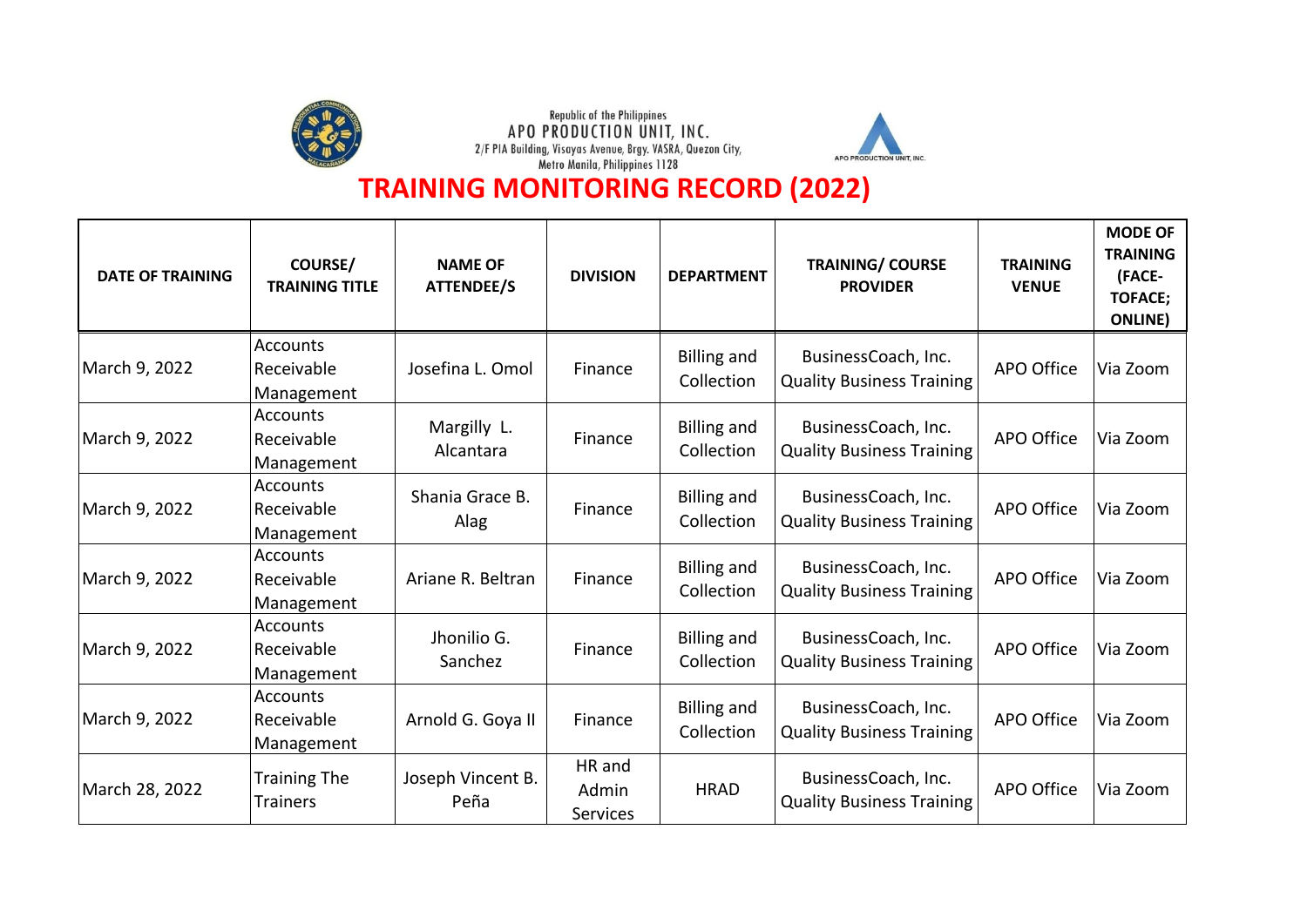





| <b>DATE OF TRAINING</b> | COURSE/<br><b>TRAINING TITLE</b>       | <b>NAME OF</b><br><b>ATTENDEE/S</b> | <b>DIVISION</b>                    | <b>DEPARTMENT</b> | <b>TRAINING/ COURSE</b><br><b>PROVIDER</b>              | <b>TRAINING</b><br><b>VENUE</b> | <b>MODE OF</b><br><b>TRAINING</b><br>(FACE-<br><b>TOFACE;</b><br><b>ONLINE</b> ) |
|-------------------------|----------------------------------------|-------------------------------------|------------------------------------|-------------------|---------------------------------------------------------|---------------------------------|----------------------------------------------------------------------------------|
| March 28, 2022          | <b>Training The</b><br><b>Trainers</b> | Ma. Theresa S.<br>Ronquillo         | HR and<br>Admin<br><b>Services</b> | <b>HRAD</b>       | BusinessCoach, Inc.<br><b>Quality Business Training</b> | APO Office                      | Via Zoom                                                                         |
| March 28, 2022          | <b>Training The</b><br><b>Trainers</b> | Rex francine M.<br>ferrer           | HR and<br>Admin<br><b>Services</b> | <b>HRAD</b>       | BusinessCoach, Inc.<br><b>Quality Business Training</b> | APO Office                      | Via Zoom                                                                         |
| March 28, 2022          | <b>Training The</b><br><b>Trainers</b> | <b>Shirley Macasa</b>               | HR and<br>Admin<br><b>Services</b> | <b>HRAD</b>       | BusinessCoach, Inc.<br><b>Quality Business Training</b> | APO Office                      | Via Zoom                                                                         |
| March 28, 2022          | <b>Training The</b><br><b>Trainers</b> | Karl Paulo C.<br>Damian             | HR and<br>Admin<br><b>Services</b> | <b>HRAD</b>       | BusinessCoach, Inc.<br><b>Quality Business Training</b> | APO Office                      | Via Zoom                                                                         |
| March 28, 2022          | <b>Training The</b><br><b>Trainers</b> | Jeminisse Timan                     | HR and<br>Admin<br><b>Services</b> | <b>HRAD</b>       | BusinessCoach, Inc.<br><b>Quality Business Training</b> | <b>APO Office</b>               | Via Zoom                                                                         |
| March 28, 2022          | <b>Training The</b><br><b>Trainers</b> | Charlene Abobo-<br>Rayco            | HR and<br>Admin<br><b>Services</b> | <b>HRAD</b>       | BusinessCoach, Inc.<br><b>Quality Business Training</b> | APO Office                      | Via Zoom                                                                         |
| March 28, 2022          | <b>Training The</b><br><b>Trainers</b> | Arlene Zoleta                       | HR and<br>Admin<br>Services        | <b>HRAD</b>       | BusinessCoach, Inc.<br><b>Quality Business Training</b> | APO Office                      | Via Zoom                                                                         |